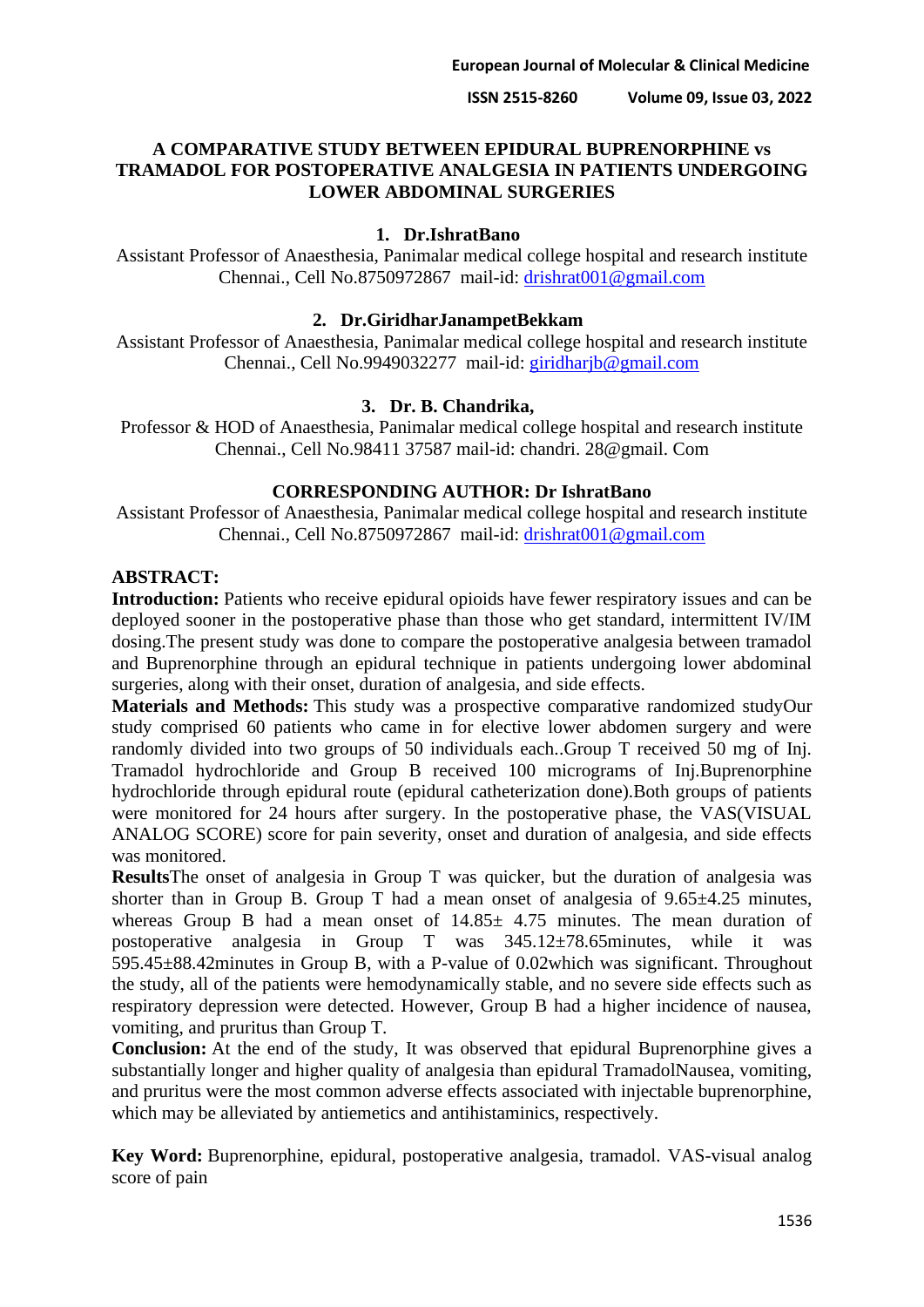# **Introduction:**

Because postoperative pain has a wide range of physiological and psychological impacts, pain treatment is crucial for early mobility and postoperative discharge. [1]

Tramadol is a synthetic derivative of codeine that has a moderate affinity for mu opioid receptors but a weak affinity for kappa and delta opioid receptors. It has a 5 to 10 times lower analgesic potency than morphine. In addition to its mu opioid agonist effect, tramadol enhances the function of the spinal descending inhibitory pathways by blocking norepinephrine and 5-hydroxytryptamine (Serotonin) neuronal reuptake and presynaptic stimulation of 5–hydroxytryptamine release. In volunteers, naloxone was shown to prevent only around 30% of tramadol's effect. [2]

Buprenorphine hydrochloride is a semisynthetic opioid that is extremely lipophilic and comparable to morphine. It's a long-acting analgesic with narcotic agonist and antagonist properties. Buprenorphine has a 50-fold higher affinity for mu receptors than morphine, and its delayed dissociation from these receptors accounts for its long duration of action and resistance to naloxone antagonism. [3]

The purpose of this study was to compare the efficacy of epidurally administered buprenorphine to that of tramadol in the management of postoperative pain in patients who underwent lower abdominal surgeries, as well as the onset and duration of analgesia and side effects of the two drugs.

## **Materials and Methods:**

The present clinical study was conducted during the period of March 2020 to December 2021. This study was a prospective comparative randomized studycarried out in the Department of Anaesthesiology, Panimalar medical college hospital and research institute, Chennai. After ethical committee approval, a total of 60 patients undergoing elective lower abdominal surgeries were included in the study

## **Inclusion Criteria:**

- Patients posted for various elective lower abdominal surgeries.
- Age group 18 60 years of both sex.
- Patients in ASA grade I and II.

# **Exclusion Criteria :**

•Patients in ASA grade III and IV.

- All contraindications for epidural anaesthesia.
- Uncooperative patients/patient refusal.
- Severe haemorrhage or shock.
- Coagulation defects or on anticoagulant therapy.
- Local inflammation.
- History of opioid abuse.
- Allergy to any of the drugs used in the study

All the patients were explained about the study and the anesthetic technique. A valid, written and informed consent was obtained for the same. From 10 p.m. the day before surgery, all patients were kept nil by mouth and premedicated with a tab. Alprazolam 0.25mg at 10 p.m. the night before surgery and tab.Ranitidine 150mg with sips of water at 7 a.m. the day of operation A basic randomization procedure was used to divide sixty patients into two groups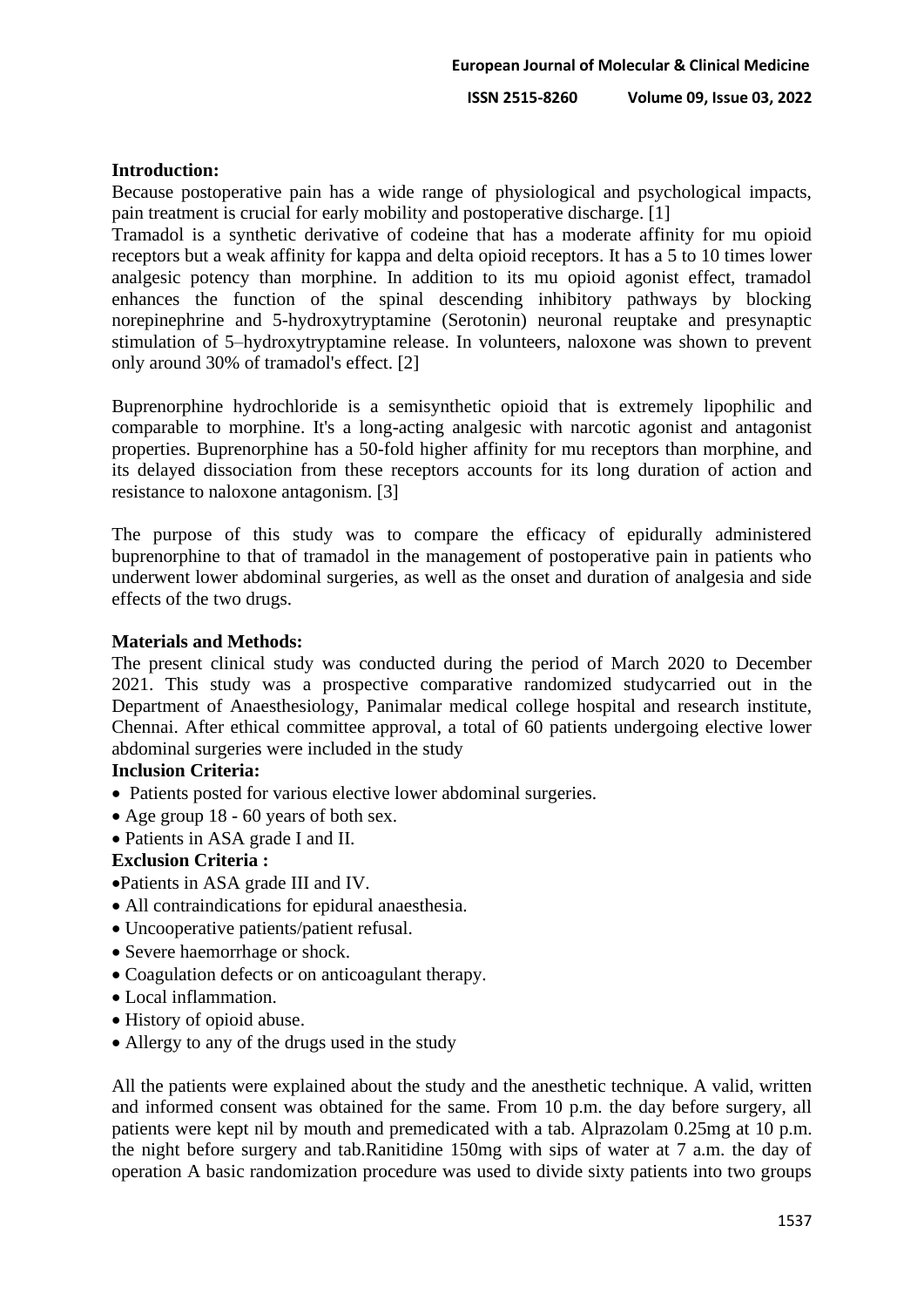#### **ISSN 2515-8260 Volume 09, Issue 03, 2022**

using computer-generated random numbers. The treatment assignment was put in random order in 60 sealed envelopes. When a patient was brought into the research, one envelope from the predefined pack of envelopes was opened in serial sequence. Just prior to the commencement of operation, the envelope was unsealed. The patients, as well as the investigators who were documenting the results, had no idea which medicine was being given to which patient. To reduce prejudice, a double-blinding procedure was used. The patients were placed into two groups: Group T received Tramadol (n=30), and Group B received Buprenorphine (n=30).

**Procedure**: After obtaining informed written consent from the patients, the procedure was explained to them.Prior to administering anaesthesia, the following measurements were taken: pulse rate and rhythm; blood pressure; and respiration rate. Vital signs were taken when the patient was transferred to the operating room. It was decided to start an intravenous infusion. A combined spinal epidural treatment was conducted on each patient under strict aseptic conditions. An 18G tuohys needle was inserted into the L2-L3 interspinous area while the patients were held in a left or right lateral posture. The catheter was put into the epidural space after the loss of resistance approach was used to identify it. A test dose of 2ml of 2% xylocaine+adrenaline (1:2,00,000) was administered to rule out intrathecal and intravascular epidural catheter implantation. A 25G spinal needle with 15mg of injwas used to produce a subarachnoid block in the L3-L4 region. Bupivacaine is a hefty 0.5 percent bupivacaine. During the intra-operative phase, no analgesics were given, and the patient was transferred to the post-operative ward once the procedure was completed. .

In the postoperative period in the recovery room patients were observed for vital signs and asked about pain. When the effect of epidural analgesia wore off and pain appeared, a single dose of tramadol 1 to 2 mg/kg diluted with 10cc of normal saline or distilled water was injected in the epidural space of 30 patients of T group at random, and a single dose of buprenorphine 2-3ug/kg diluted with 10ml of normal saline or distilled water was injected in the epidural space of the remaining 30 patients of B group. The patients were not given systemic analgesics until they complained of chronic discomfort.

For the first 24 hours after surgery, all patients were monitored and observed hourly. The level of discomfort and pain alleviation after injection of the medication in the epidural area were measured using the Visual Analogue Scale (VAS) (0–no pain to 10–worst imagined agony) in all patients. The onset and duration of analgesia were also recorded. From the initial dosage for the first 12 hours, pulse rate, systolic blood pressure, diastolic blood pressure, mean arterial pressure, respiration rate, and VAS score were recorded hourly for the following 12 hours. If there were any side effects, these were also reported.

### **STATISTICAL ANALYSIS:**

SPSS 16 software was used to analyze the data.Data were analyzed, compiled, and presented as mean, standard deviation (SD), percentages, and t-test,. The P-value<0.05 wasconsidered significant.

### **Result:**

Table 1 shows the age wise distribution and weight wise distribution was similar in both the groups

| Demographic parameters | Group T $(N=30)$ | Group B $(N=30)$ |
|------------------------|------------------|------------------|
| <u>Age</u>             | $35.52 \pm 7.94$ | 34.26±6.84       |
| Weight                 | $54.82 \pm 5.75$ | $57.48 \pm 5.58$ |

### **Table 1: Comparison of demographic parameter**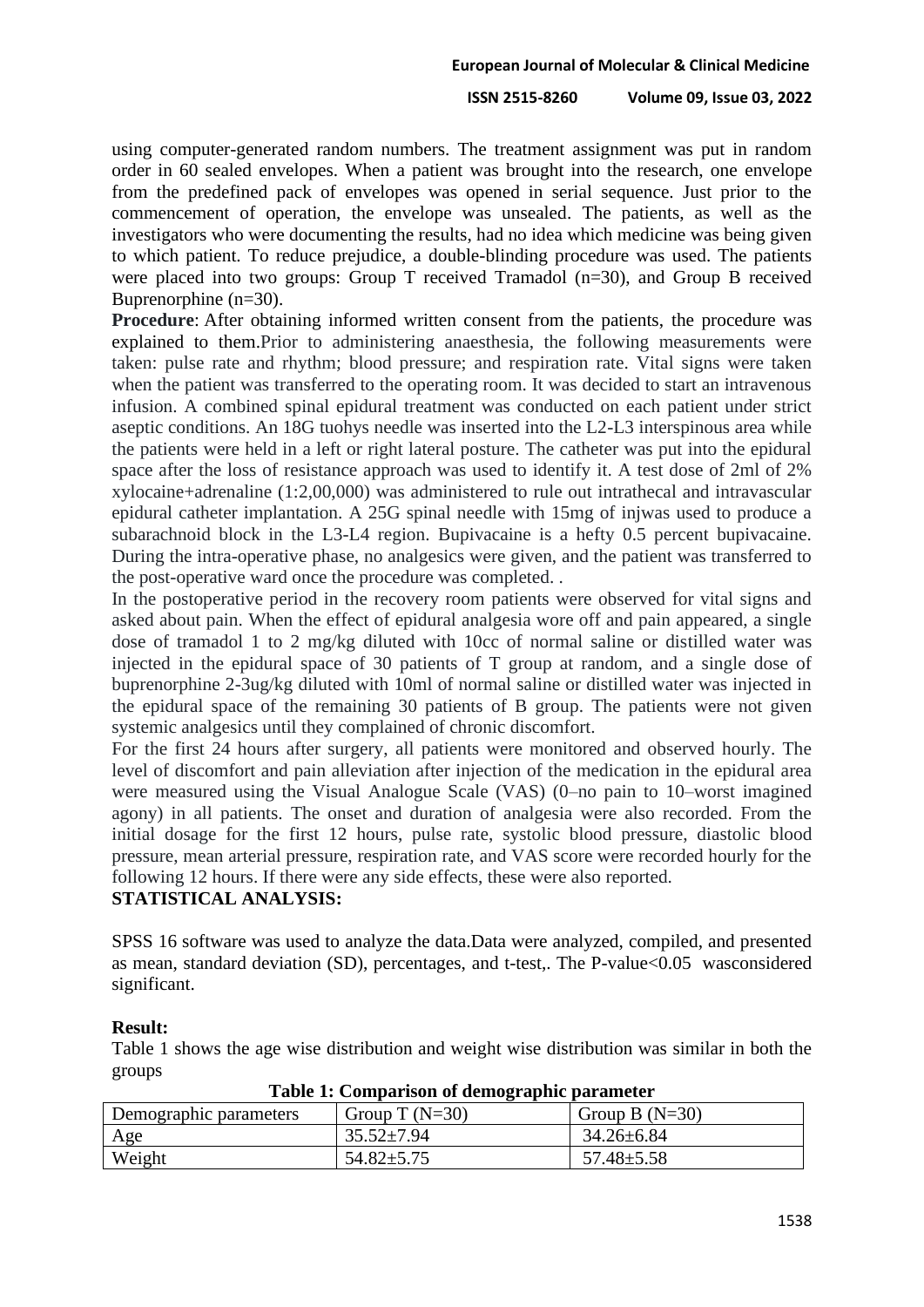#### **European Journal of Molecular & Clinical Medicine**

**ISSN 2515-8260 Volume 09, Issue 03, 2022**

Table 2 shows that the mean duration of Analgesia was longest in the Buprenorphinegroup compared to the Tramadol group, which was statistically significant.

| Group           | $Mean \pm SD$ | P-value |
|-----------------|---------------|---------|
| Group T         | 345.12±78.65  |         |
| (Tramadol)      | Minutes       |         |
|                 |               | $0.03*$ |
| Group B         | 595.45±88.42  |         |
| (Buprenorphine) | Minutes       |         |
|                 |               |         |

## **Table 2: Mean Duration of analgesia in Minutes**

\* Significant

Table 3 shows that the onset of Analgesia was short in the Tramadol group compared to the Buprenorphine group, which was statistically significant.

| Table 3: Mean Time of onset of Analgesia in Minutes |  |  |  |  |  |  |  |  |
|-----------------------------------------------------|--|--|--|--|--|--|--|--|
|-----------------------------------------------------|--|--|--|--|--|--|--|--|

| Group           | $Mean \pm SD$   |      | P-value |
|-----------------|-----------------|------|---------|
| Group T         | $9.65 \pm 4.25$ |      |         |
| (Tramadol)      | <b>Minutes</b>  |      |         |
|                 |                 |      | $0.02*$ |
| Group B         | $14.85\pm$      | 4.75 |         |
| (Buprenorphine) | <b>Minutes</b>  |      |         |
|                 |                 |      |         |

\* Significant

 $\overline{a}$ 

Table 4shows the mean VAS score was less than 1 in both the groups during the 24hrs after the first dose of epidural top-up

|                  | Group T $(n=30)$ | Group B $(n=30)$ |
|------------------|------------------|------------------|
| 0 <sub>hr</sub>  | 1                | 1                |
| 1 <sub>hr</sub>  | $\overline{0}$   | 0                |
| 2 <sub>hr</sub>  | $\boldsymbol{0}$ | 0                |
| 3 <sub>hr</sub>  | $\boldsymbol{0}$ | $\theta$         |
| 4 hr             | 0                | $\theta$         |
| 5 <sub>hr</sub>  | 0.3              | $\overline{0}$   |
| 6 hr             | 0.34             | 0                |
| 7 <sub>hr</sub>  | 0.65             | $\overline{0}$   |
| 8 hr             | 0.2              | $\overline{0}$   |
| 9 <sub>hr</sub>  | 0                | 0                |
| 10 <sub>hr</sub> | $\boldsymbol{0}$ | $\theta$         |
| 11 <sup>hr</sup> | 0.4              | $\theta$         |
| 12 <sub>hr</sub> | 0.25             | 0                |
| 18 <sup>hr</sup> | 0.5              | $\theta$         |
| 24 hr            | 0                | 0                |

**Table 4: Comparison of VAS score among the groups**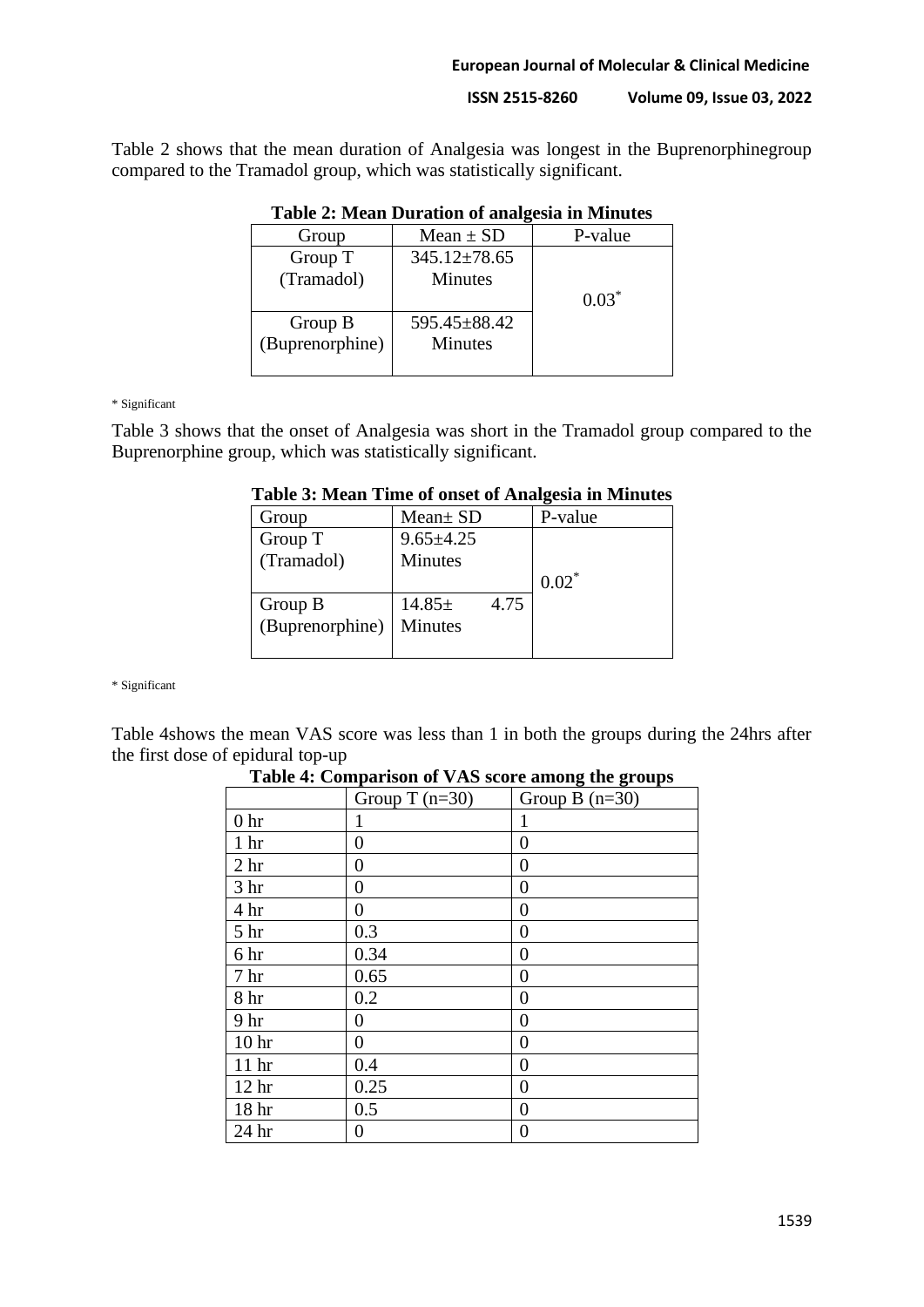#### **European Journal of Molecular & Clinical Medicine**

**ISSN 2515-8260 Volume 09, Issue 03, 2022**

Table 5 shows the comparison of side effects between the 2 groups. Pruritis was observed in 2 patients of the Buprenorphine group. No patient had Pruritis in the Tramadol group. Nausea and vomiting were seen in 3 patients in the Tramadol group and 5 patients in the Buprenorphine group. Headache, Hypotension, and Urinary retention were not observed in any group of patients.

|                     |                  | ີ        |
|---------------------|------------------|----------|
| Side effects        | Group T          | Group B  |
| Pruritis            | O                | 2        |
| Nausea and vomiting | 3                | 5        |
| Headache            | $\boldsymbol{0}$ | $\theta$ |
| Hypotension         | $\theta$         |          |
| Urinary retention   | $\boldsymbol{0}$ | $\theta$ |

**Table 5: Comparison of side effects between the 2 groups**

## **DISCUSSION:**

The effectiveness of epidural tramadol vs epidural buprenorphine for postoperative pain management in patients following lower abdominal operations was examined in this study. In our study, the mean onset of analgesia with epidural tramadol was 9.65±4.25 Minutes, whereas with epidural buprenorphine it was  $14.85 \pm 4.75$  Minutes. We found that epidural tramadol has a rapid onset of analgesia when compared to epidural Buprenorphine. Rathie P et al found that epidural tramadol has a rapid onset of action and adequate analgesia.[4]

In our study, the mean duration of post-operative analgesia obtained with epidural tramadol was 345.12±78.65 Minutes and with Buprenorphine was 595.45±88.42 Minutes. Siddik-Sayyid et al concluded that epidural tramadol provided post-operative analgesia for a period of  $4.5 \pm 3.1$  hours. [5] Rathie P et al (1998) found that the mean duration of post-operative analgesia with tramadol 100 mg was  $10.26 \pm 2.73$  hours. [4] Delikan et al studied the analgesic effects of epidural tramadol and concluded that 100 mg of tramadol provided post-operative analgesia for 9.46 hours.[6]

With epidural Buprenorphine, Koshy T et al observed a longer duration of analgesia,  $19.9 \pm 8$ hours.[7] Kumar D et al (1997) examined the effect of epidural Buprenorphine and ketamine. With epidural Buprenorphine, the average duration of post-operative analgesia was 13.1 hours. [8] In 1998, Agarwal M et al compared post-operative pain relief with epidural morphine and epidural buprenorphine. They noticed that with buprenorphine, the average duration of analgesia was longer (31.24 hours). [9] Buprenorphine's extended duration of action can be explained by its high lipid solubility and affinity for opiate receptors.

Delikan AE et al in their study found a longer duration of postoperative pain relief and high incidence of nausea.[6]Rathie P et al in their study found that nausea and vomiting were common side effects.[4] In the present study, the incidence of nausea and vomiting were almost similar with both epidural tramadol and epidural buprenorphine. In the tramadol group, 3 out of 30 complained of nausea and vomiting. In the Buprenorphine group, 5 out of 30 complained of nausea and vomiting. Koshi T et al compared epidural morphine with epidural buprenorphine for postoperative analgesia and side effects. In their study, hypotension occurred in 1 case in the buprenorphine group. [7]

Churubasik S et al in 1996 studied the pain relief with peridural administration of opioids. They believed that epidural tramadol might be effective in clinical practise since it is